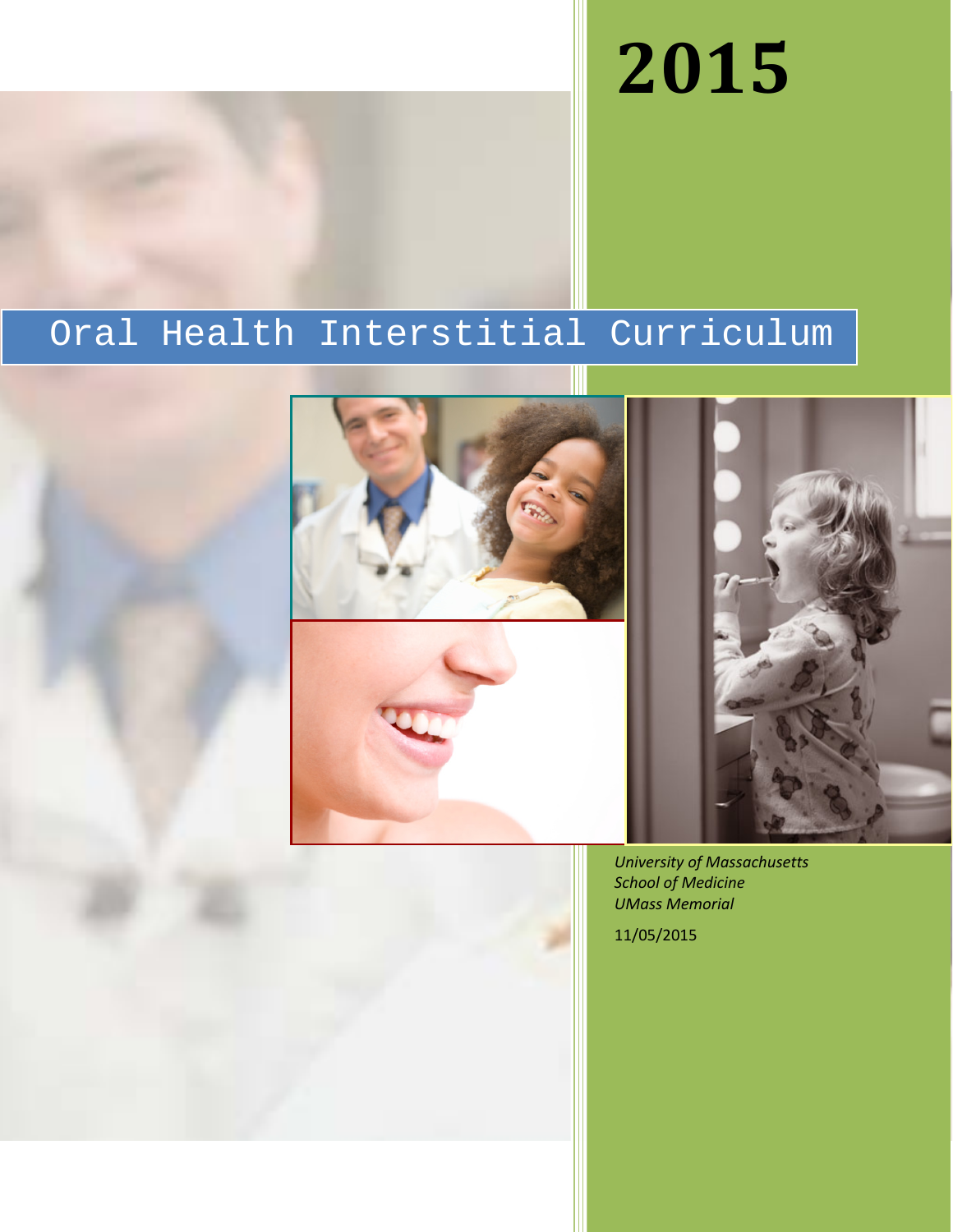## Table of Contents

| Patient Handout – How to Care for Your Child's Teeth 12-13 |  |
|------------------------------------------------------------|--|
|                                                            |  |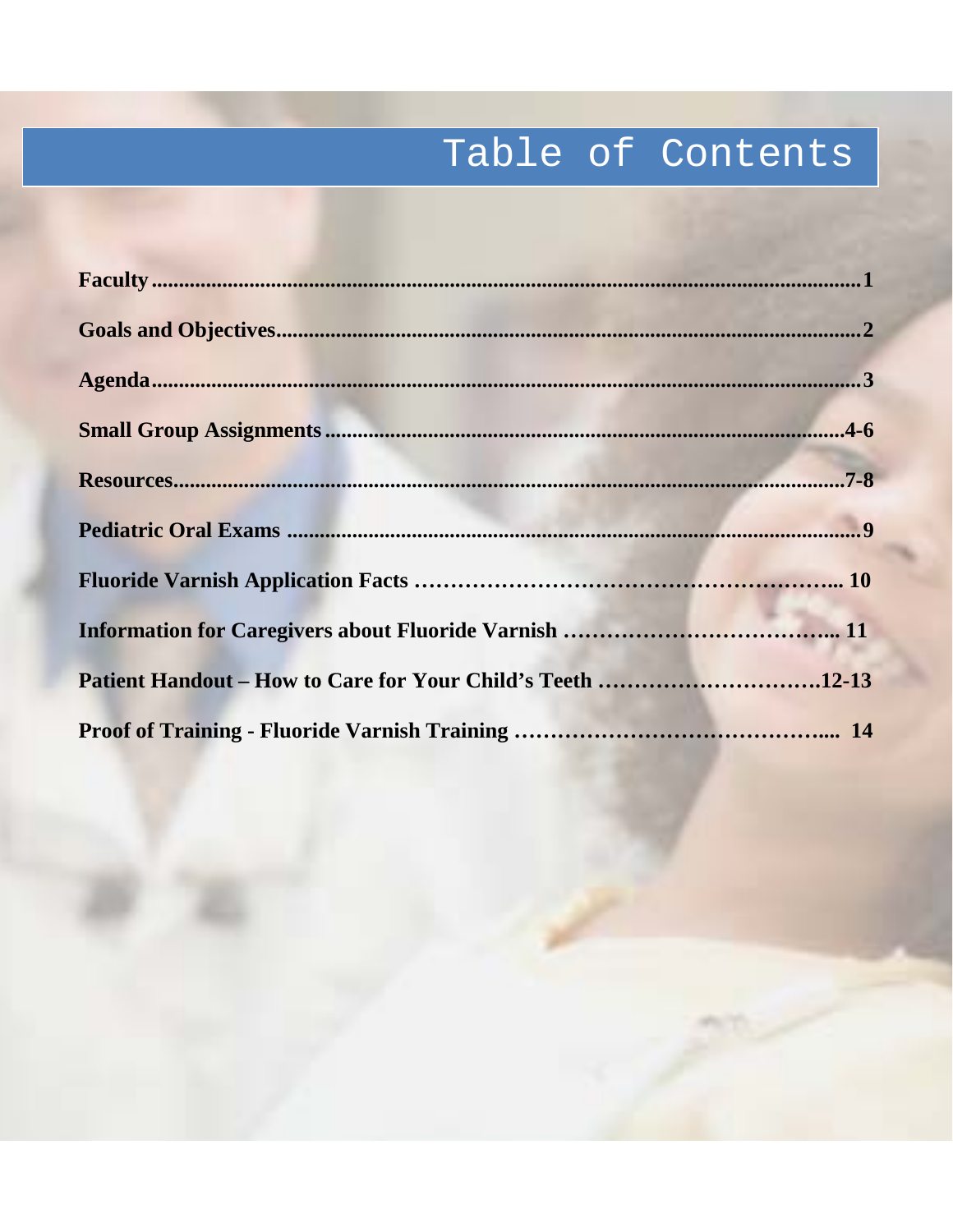*Faculty*

**Hugh Silk**, **MD MPH**, Professor, Department of Family Medicine and Community Health, University of Massachusetts Medical School; Blackstone House Mentor

**Jill M. Terrien, PhD, APN, BC**, Assistant Professor of Nursing, Director Adult/Gerontology Nurse Practitioner Programs

**Michelle Dalal MD, FAAP**, Associate Professor of Pediatrics, University of Massachusetts Medical School, Pediatrician, Reliant Medical Group, Milford, MA

**James Broadhurst, MD, MHA,** Assistant Professor, UMMS Department of Family Medicine & Community Health; Associate Director, UMass Family Medicine Residency; Medical Director, UMassMemorial CareMobile; Kelley House Mentor

**Brandon L Cairo, DMD,** Faculty Instructor, UMMS Department of Family Medicine & Community Health; Private Practice; Director, Quinsigamond CC Dental Hygiene Program

**Gretchen Nahkala, PHDH, EMT-B**, Dental hygienist in practice in Holden; BLS instructor, volunteer EMT; provides office based fluoride varnish trainings for medical offices.

**Jamie Russell, RDH,** Dental Programs Coordinator, UMMHC Ronald McDonald Care Mobile

**Chengeto Vera, DMD, MPH,** Board Certified Pediatric Dentist, Worcester Kids' Dentist

**Lisa E Simon, DMD,** Instructor, Department of Oral Health policy and Epidemiology and the Office of Global and Community Health, Harvard School of Dental Medicine

**Linda Boyd, RDH, RD, EdD**, Dean, Forsyth School of Dental Hygiene - Mass College of Pharmacy and Health Services (MCPHS) University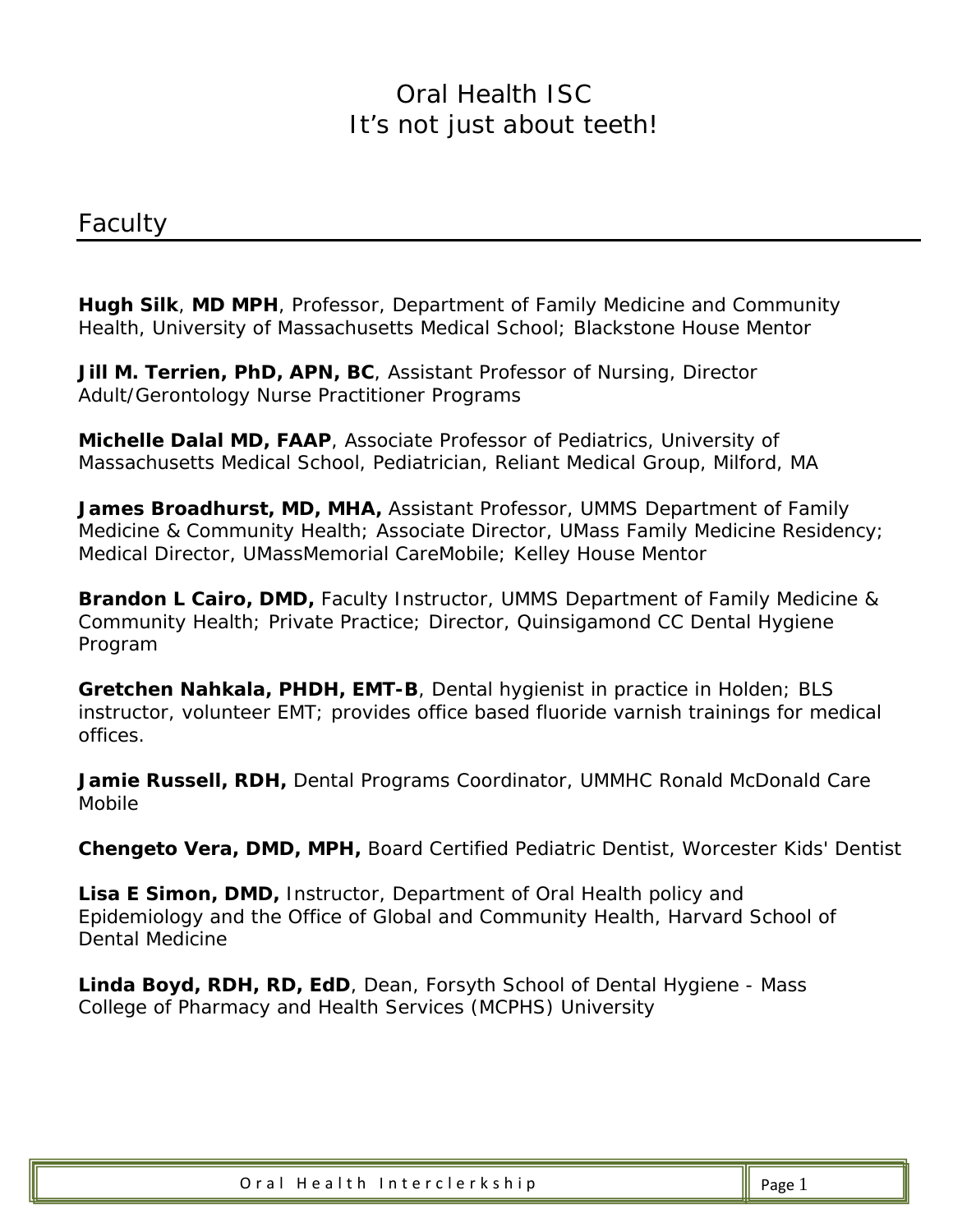## *Goals and Objectives*

**Goal:** To educate medical students and graduate nursing students on the importance of Oral Health in the care of the individual patient. All objectives will be measured by pre/post test or hands-on review.

**Objectives:** At the end of this ISC the student will be able to:

- 1. Describe three diseases in which adverse oral health has an influence. (1,2)\* *(A, B,C,D*)#
- 2. Identify common dental emergencies and how you as the clinician would triage and treat the emergency including:
	- 1. History taking 2. Primary tooth considerations
	- 3. Secondary tooth considerations 4. Pain management
	- 5. Infection management
	- (*1,3,4,5)\* (A,B,C,D)#*
- 
- 3. Promote oral health in pregnant women and subsequently their newborns and understand the safety of common dental interventions in pregnancy (*1,2,3,5)\* (A,B,C,E*)#
- 4. Describe basic dental pathophysiology and identify common oral lesions. (*1,2)\**  $(A, B, C, D)$ #
- 5. Evaluate the oral health of pediatric patients, through case review, including:
	- 1. Assessing history of risk factors, fluoride exposure, brushing habits, and last dental visit
	- 2. Examining child using knee to knee positioning
	- 3. Advising caretaker about caries prevention
	- 4. Referring pediatric patients for prevention and disease management
	- (*1,3,4)\* (A,B,C,D,E*)#
- 6. Demonstrate how to apply fluoride varnish, through simulation, on another student. (*1, 3)\* (A,B,C,D,F)#*
- 7. Identify advocacy strategies which will support positive oral health policy decisions.  $(5) * (D)$ #
- 8. Describe oral health issues pertinent to geriatrics including root caries, hygiene challenges, dentures, and insurance issues. (*1, 6)\* (A,B,C,D,F)#*
- 9. Exchange meaningful information among health care providers to identify and implement appropriate, high quality care for patients, based on comprehensive evaluations and options available within the local health delivery and referral system.  $(3,4)^*$  (D)#
- *\* denotes UMMS Competencies for Medical Education - Clinical Problem Solver(1); Scientist(2); Professional(3); Communicator(4); Advocate(5); Person(6)*
- *# denotes American Association of Colleges of Nursing Adult-Gero Primary Care Nurse Practitioner Competencies - Health Promotion(A); Health Protection(B); Disease Prevention, & Treatment(C); Professional Role(D); Teaching-Coaching(E); Nurse Practitioner-Patient Relationship(F)*

Oral Health Interclerkship  $\parallel$  Page 2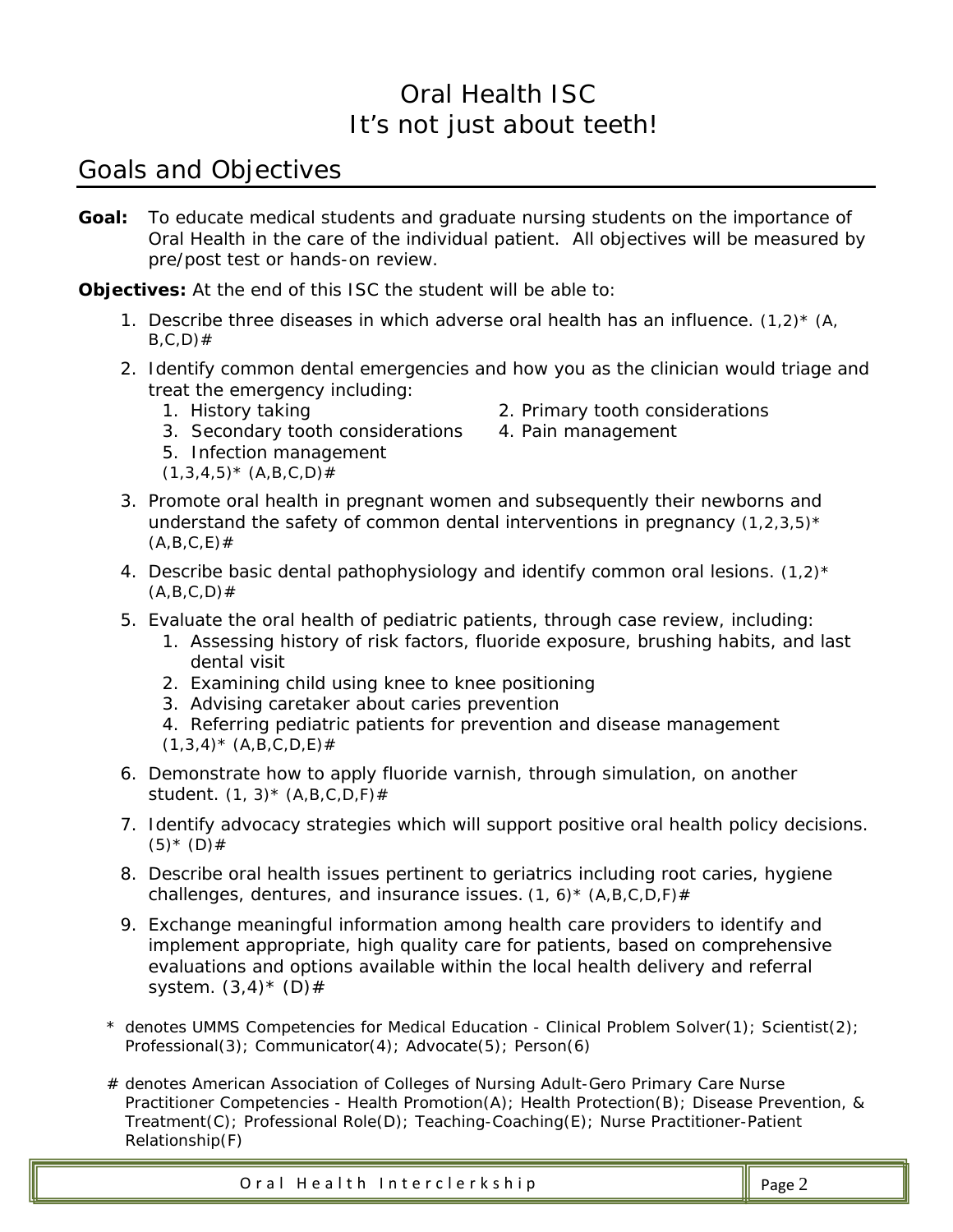| $9:00 - 9:15$ | (MOVE TO SMALL GROUP ROOMS 2 <sup>nd</sup> Floor)     |       |
|---------------|-------------------------------------------------------|-------|
| $8:30-9:00$   | <b>Oral Implications for Overall Health (H. Silk)</b> | AMP 1 |
| $8:15-8:30$   | Welcome/Overview/Basics (J. Terrien)                  | AMP 1 |
| $8:00 - 8:15$ | Registration                                          | AMP 1 |

9:15-11:45 **SMALL GROUP SESSIONS**

**Faculty will rotate** through 4 small group sessions (25 minute sessions; 5 minutes to rotate). **Students doing Patient Encounters** will rotate to iCELS.

Faculty: **Pediatric Oral Health** – A Case Review – (M. Dalal) **Oral Urgent Care** – A Case Review – (B. Cairo) **Fluoride Varnish** - Hands on Training – (G. Nahkala, J. Russell) **Geriatric Oral Health** - A Case Review – (J. Terrien) **Patient Encounters** (H.Silk, J. Broadhurst, L. Simon, C Vera, L Boyd)

(3 10 minute sessions – 2 patients, 1 partner exam)

**Students will remain** in their assigned rooms except for the patient encounter session; for that session they will travel to iCELS. Group A – ITLC A, Group B – ITLC B, Group C – ITLC C, Group D – S2-310, Group E – S2-309 B. **LOOK ON BBL9 or E-MAIL FOR YOUR ROOMS ASSIGNMENTS**

- 11:45-12:45 **Lunch -** Pick-up lunch in **Amp 1**
- 12:45-1:45 **Bringing It All Together** An Interprofessional Interactive Case The Complicated Prenatal Patient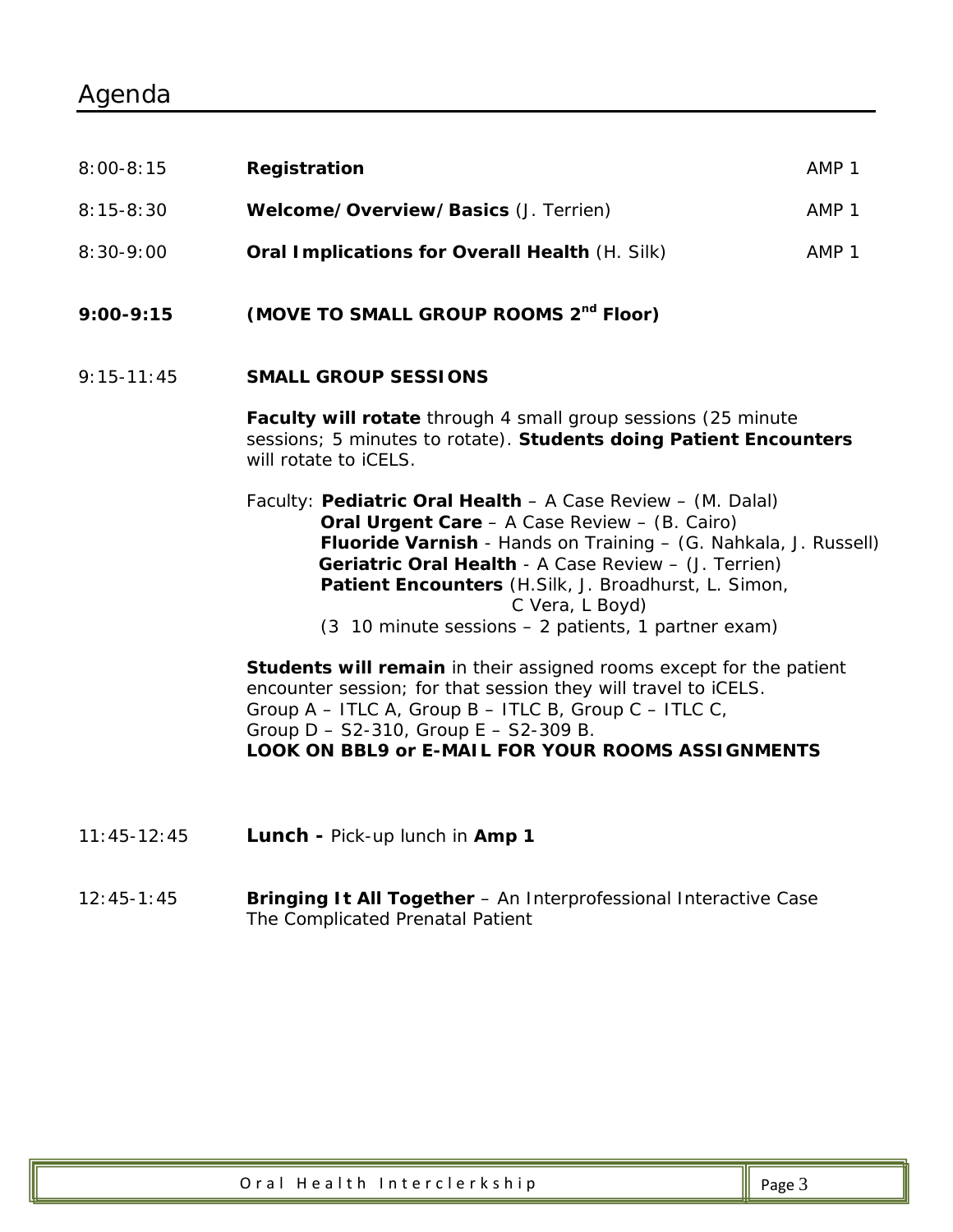| <b>GROUP A</b>         | <b>GROUP B</b><br><b>GROUP C</b>       |  |                        |
|------------------------|----------------------------------------|--|------------------------|
| <b>ITLC A - S2-318</b> | <b>ITLC B - S2-322</b>                 |  | <b>ITLC C - S2-326</b> |
| Akie, Thomas           | Duclos, Kasey                          |  | Khubchandani, Jasmine  |
| Alvarado, Patrick      | Emmerling, Susan                       |  | Kimball, Sarina        |
| Angoff, Rebecca        | Enos, Emily                            |  | Kirby, Naomi P         |
| Anum, Syeda            | Faust, Melanie                         |  | Knapp, Katherine       |
| Ashman, Jessica        | Filewicz, Alicia                       |  | Ko, Wei-Che            |
| Bahamon, Cecilia       | Filiberti, Arielle                     |  | Kobjack, Aimee         |
| Balyozian, David       | Finke, Jorge                           |  | Konstam, Jeremy        |
| Bancroft, Caroline     | Fishbein, Jennifer                     |  | Krzyzanowski, Natalie  |
| Baratta, Elizabeth     | Fogarty, Caitlin                       |  | Kunycky, Christina     |
| Bayard, Solange        | Foos, Gregory                          |  | Kwan, Alan             |
| Beckman, Tracy         | Fulco, Sarah                           |  | Landerholm, Angela     |
| Beckner, Heather       | Fusunyan, Mark                         |  | Larnard, Jeffrey       |
| Boardman, Alexander    | Gallagher, Richard                     |  | Lavin, Kaileigh        |
| Bowdoin, Yukiko        | Gandhi, Sonaliben                      |  | LeBlanc, Rachel        |
| Brady, Jeffrey         | Georgia, Celina May                    |  | Libby, Christopher     |
| Briner, Hazel          | Gillespie, Michelle                    |  | List, Sarrin           |
| Burke, Ashley Joan     | Goldman, Samuel                        |  | Litchman, Joshua       |
| Cavanaugh, Mary        | Gorelik, Dinah                         |  | Liu, Dongqi            |
| Chang, Joshua          | Gorfinkel, Lev                         |  | Long, Jessica          |
| Chasse, Nicholas Ryan  | Greenberg, Sydney                      |  | Lucia, Diandra         |
| Cioffari-Bailiff, Lisa | Gyasi, Stephany<br>Luitje, Martha      |  |                        |
| Cook, Molly            | Habib, Krystina<br>Lunig, Nicholas     |  |                        |
| Costello, Kamrie       | Hadzipasic, Omar<br>Maddaleni, Michael |  |                        |
| Crawford, Benjamin     | Hamilton, Casey                        |  | Malam, Naomi           |
| Crawford, Kathryn      | Haver, Hana                            |  | Malinkovich, Yevgeniya |
| Dalla Costa, Renata    | Hazeltine, Max                         |  | Marsh, Kimberly        |
| DeCoste, Leah          | Hilton, Timothy                        |  | Martin, Emily Rose     |
| DeGregorio, Geneva     | Hoerner, Hannah                        |  | Martin, Robert         |
| Demma, Zachary         | Houranieh, Geeda                       |  | Matevossian, Anouch    |
| DiFiore, Kathryn       | Howe, Emily                            |  | McCarthy, David        |
| Diyaolu, Modupeola     | Hsieh, Chih-Heng                       |  | McGowan, Sarah         |
| Doucet, Cassandra      | Janssens, Christina                    |  | McGuinness, Bailey     |
| Dowd, Andrew           | Kane, Jennifer<br>McGuire, Patrick     |  |                        |
| Droms, Rebecca         | Keefe, Gregory<br>Mehegan, Tyler       |  |                        |
| Du, Guyu               | Keeler, Nicholas                       |  | Merry, Nicholas        |
| Zancewicz, Lauren      | Blafford, Christina                    |  | Nguyen, Lam            |
| Alvarez, Jillian       | Nguyen, Kathy                          |  | Champagne, Lynn        |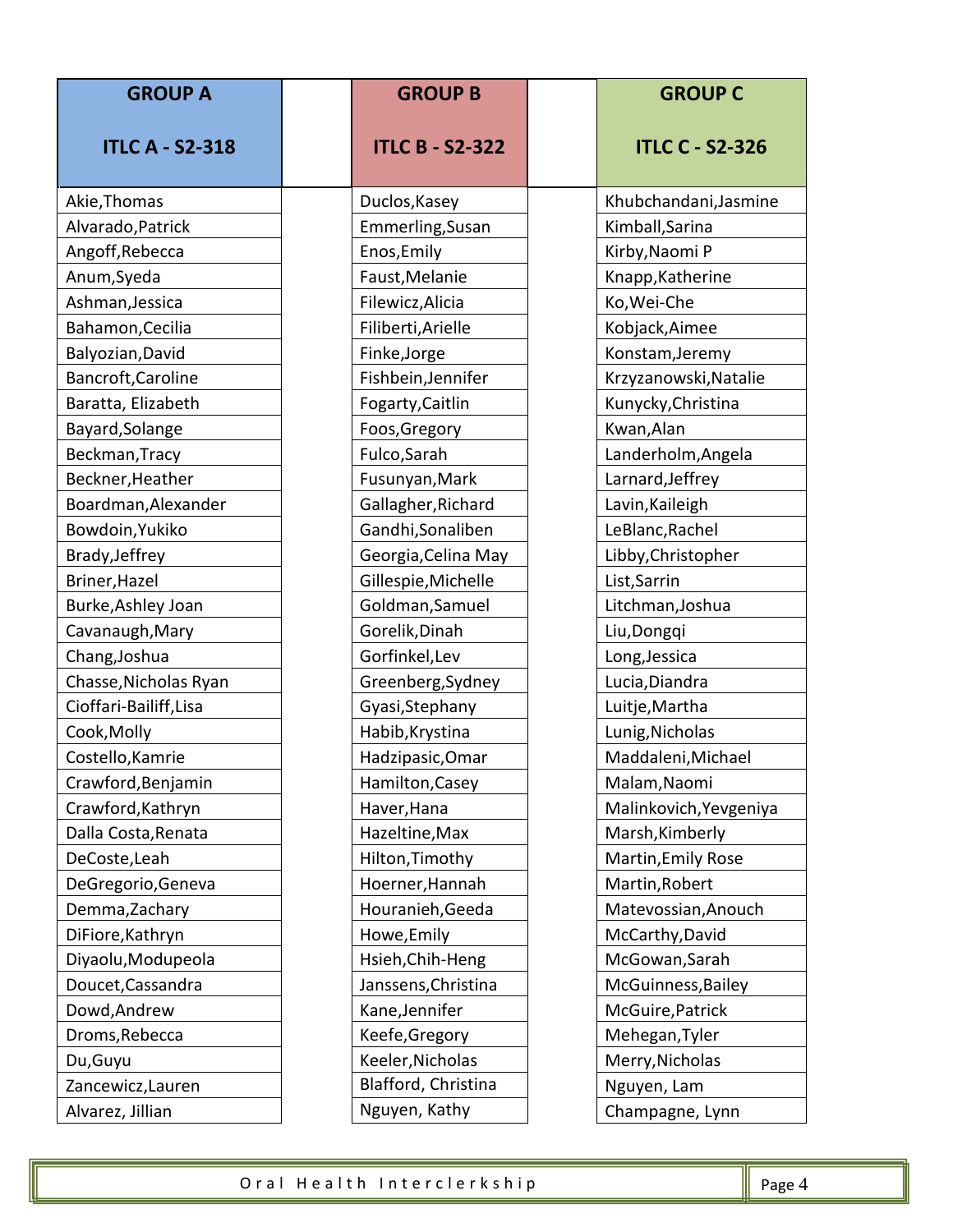| <b>GROUP D</b>       | <b>GROUP E</b>         |
|----------------------|------------------------|
| S2-310               | <b>S2-309 B</b>        |
| Meyer, Rachel Anne   | Rose, Christian        |
| Miller, Jonathan     | Rosen, Elizabeth       |
| Miller, Simone       | Rosenbaum, Sara        |
| Mitchell, Hannah     | Sainvil, Marie-Michele |
| Mooncai, Theodore    | Salvi, Stephanie       |
| Moorghen, Elizabeth  | Senman, Balimkiz       |
| Moradkhani, Ania     | Shrivastava, Nitin     |
| Murray, Amanda       | Sikora, Christian      |
| Myers, Seth          | Silva, Rebecca         |
| Nedelcu, Simona      | Singer, Kathleen       |
| Newman, Haley        | Smirnov, Sean          |
| Ngo, Thanh           | Sooy, John             |
| Nightingale, James   | Souza, Caille          |
| Njinda, Gisele       | Spring, Matthew        |
| Nochur, Shakti       | Sun, Joana             |
| Noujaim, Michael     | Tang, Katherine        |
| Ogembo, Rebecca      | Temple, Courtney       |
| Oh,Sae               | Tracy, Michaela        |
| Okwara, Noreen       | Trebicka, Estela       |
| Orlowski, Gregory    | Trietsch, Rayna        |
| Pagano, Evan         | Vaida, Justin          |
| Pellegriti, Kate     | Valant, Valerie        |
| Phan, Minh           | Vincent, Jeremy        |
| Philbrick, Lauren    | Vinod, Amrit           |
| Piazza, Jamie Noelle | Wang, Xingyue          |
| Pires, Jacqueline    | Warden, Daniel         |
| Polisano, Adriana    | Wheelock, Alyse        |
| Qiu, Bowen           | Wilbur, Andrew         |
| Quattrochi, Brian    | Wilsterman, Eric       |
| Ramaswamy, Viswanath | Wise, Briana           |
| Ramo, Kasmir         | Woo, Lauren            |
| Richard, Kristen     | Yang, Caroline         |
| Rojas, Amarilys      | Young, Joseph          |
| Rooney, Timothy      | Young, Taylor          |
| Rooney, Vanessa      | Yuan, Elizabeth        |
| Gylfe, Abby          | James, Casey           |
| Poirier, Emily       | Sudol, Carissa         |

| S2-309 B              |
|-----------------------|
| ose,Christian         |
| osen,Elizabeth        |
| osenbaum, Sara        |
| ainvil, Marie-Michele |
| alvi, Stephanie       |
| enman, Balimkiz       |
| hrivastava, Nitin     |
| kora, Christian       |
| lva, Rebecca          |
| nger, Kathleen        |
| mirnov,Sean           |
| ooy,John              |
| ouza,Caille           |
| pring,Matthew         |
| un, Joana             |
| ang,Katherine         |
| emple,Courtney        |
| racy, Michaela        |
| rebicka, Estela       |
| rietsch, Rayna        |
| aida,Justin           |
| alant, Valerie        |
| incent,Jeremy         |
| inod,Amrit            |
| ang, Xingyue          |
| arden, Daniel         |
| /heelock,Alyse        |
| /ilbur, Andrew        |
| /ilsterman, Eric      |
| /ise,Briana           |
| /oo,Lauren            |
| ang, Caroline         |
| oung,Joseph           |
| oung,Taylor           |
| uan, Elizabeth        |
| ames. Casev           |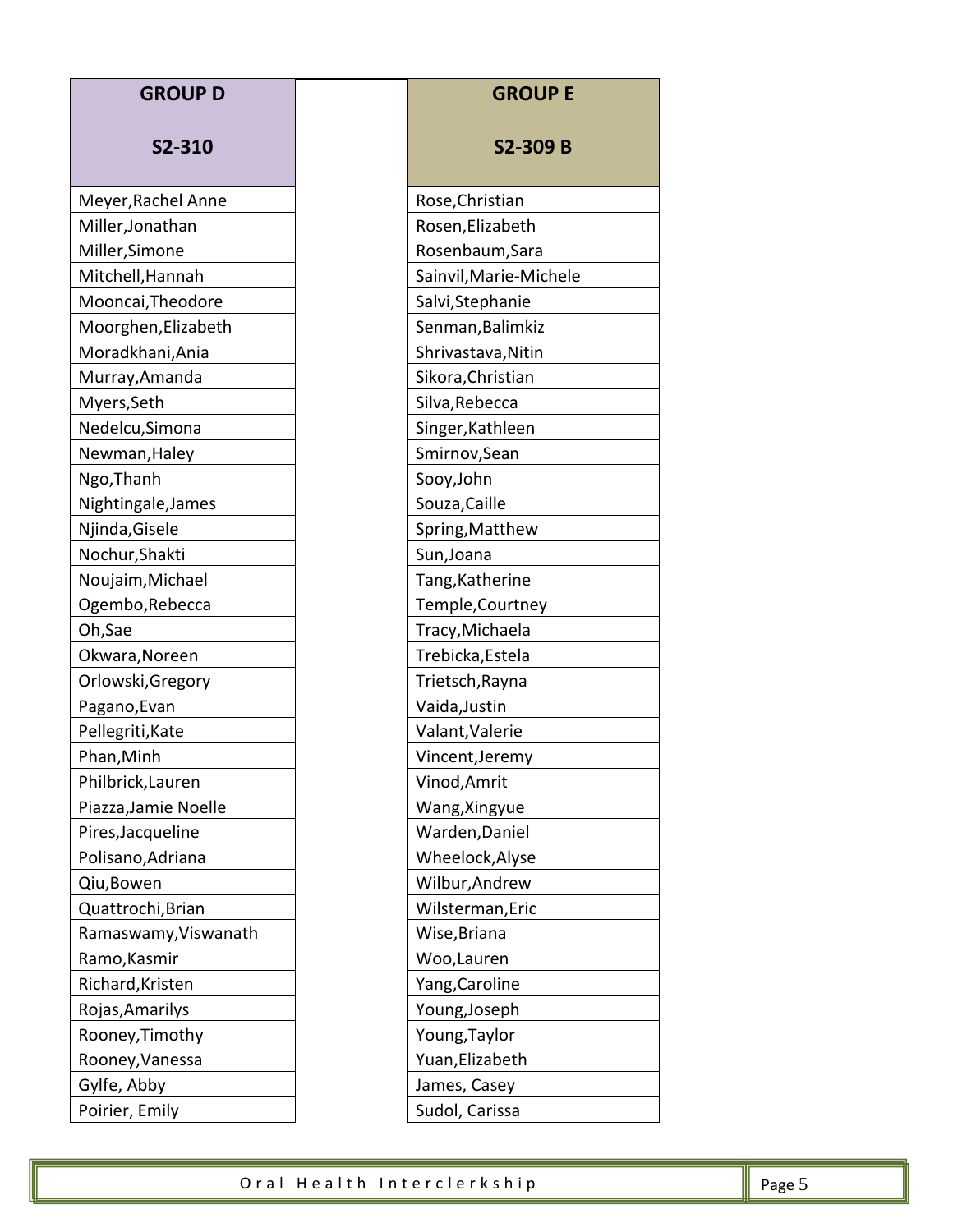#### **Faculty Schedule:**

**Faculty will rotate** through 4 small group sessions (25 minute sessions; 5 minutes to rotate)

**Students will remain** in their assigned rooms by groups as listed above. One group each block will travel to icels for the patient encounters.

| Times:                                    | $9:15-9:45$                                    | $9:45-10:15$                                   | 10:15-10:45                                     | 10:45-11:15                                     | 11:15-11:45                                    |
|-------------------------------------------|------------------------------------------------|------------------------------------------------|-------------------------------------------------|-------------------------------------------------|------------------------------------------------|
| <b>Group A</b><br><b>ITLC A</b><br>S2-318 | <b>Patient Encounters</b>                      | <b>Pediatric Oral</b><br><b>Health-Dalal</b>   | <b>Oral Urgent Care-</b><br>Cairo               | <b>Fluoride Varnish-</b><br>Nahkala, Russell    | <b>Geriatric Oral</b><br><b>Health-Terrien</b> |
| <b>Group B</b><br><b>ITLC B</b><br>S2-322 | <b>Pediatric Oral</b><br>Health-Dalal          | <b>Oral Urgent Care-</b><br>Cairo              | <b>Fluoride Varnish</b><br>Nahkala, Russell     | <b>Geriatric Oral</b><br><b>Health-</b> Terrien | <b>Patient Encounters</b>                      |
| <b>Group C</b><br><b>ITLC C</b><br>S2-326 | <b>Oral Urgent Care-</b><br>Cairo              | <b>Fluoride Varnish-</b><br>Nahkala, Russell   | <b>Geriatric Oral</b><br><b>Health-</b> Terrien | Patient<br><b>Encounters</b>                    | <b>Pediatric Oral</b><br><b>Health-Dalal</b>   |
| <b>Group D</b><br>S2-310                  | <b>Fluoride Varnish-</b><br>Nahkala, Russell   | <b>Geriatric Oral</b><br><b>Health-Terrien</b> | <b>Patient</b><br><b>Encounters</b>             | <b>Pediatric Oral</b><br>Health- Dalal          | <b>Oral Urgent Care-</b><br>Cairo              |
| <b>Group E</b><br>S2-309 B                | <b>Geriatric Oral</b><br><b>Health-Terrien</b> | <b>Patient Encounters</b>                      | <b>Pediatric Oral</b><br>Health-Dalal           | <b>Oral Urgent Care-</b><br>Cairo               | <b>Fluoride Varnish-</b><br>Nahkala, Russell   |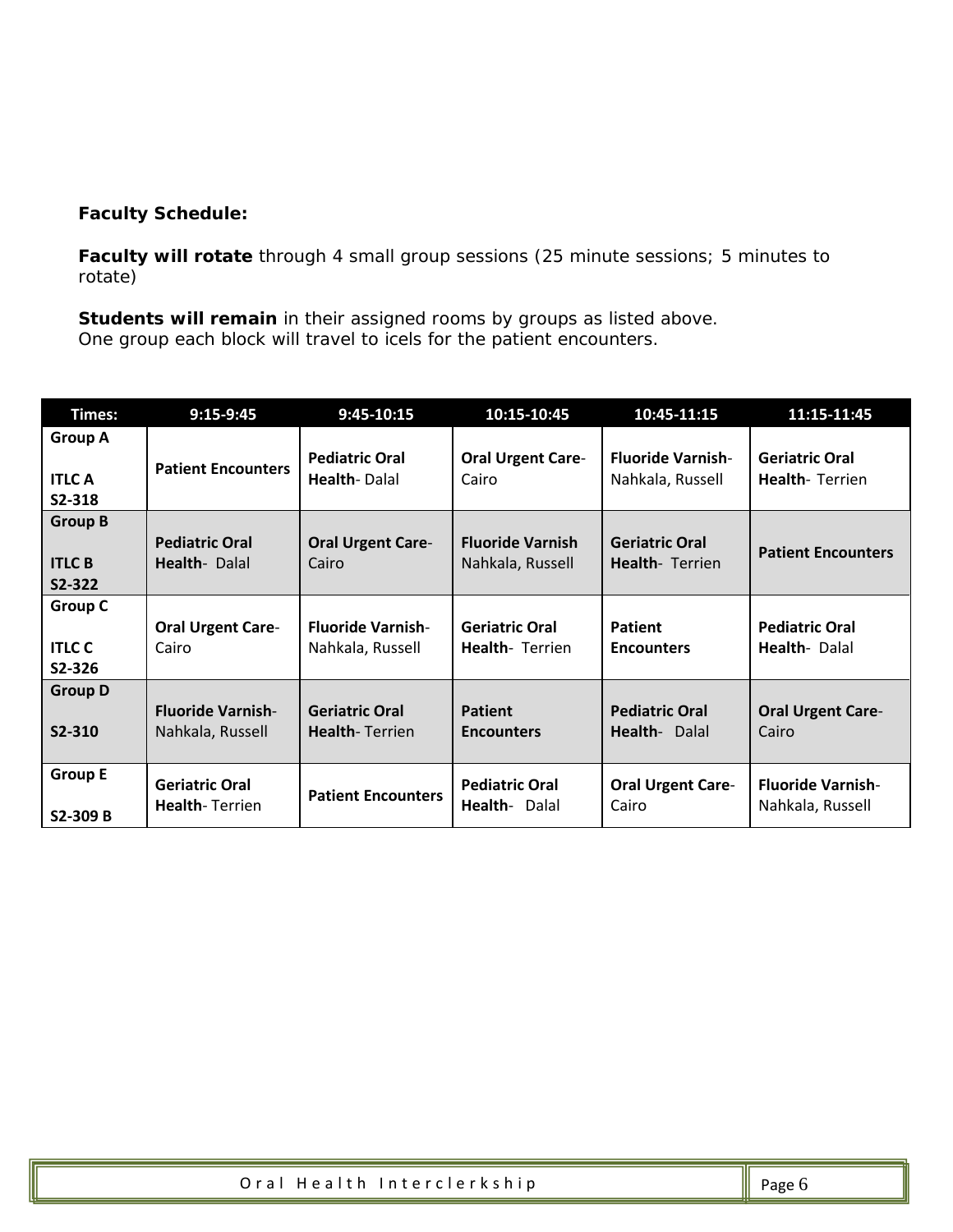## *Oral Health Resources*

#### **Practical Local/State Resources:**

- Water fluoridation by town/city: [http://www.mass.gov/eohhs/docs/dph/com-health/fluoride](http://www.mass.gov/eohhs/docs/dph/com-health/fluoride-census.pdf)[census.pdf](http://www.mass.gov/eohhs/docs/dph/com-health/fluoride-census.pdf)
- Dentists accepting MassHealth/Medicaid (1-800-207-5019): <https://masshealth-dental.net/MemberServices/FindProvider.aspx>
- **Local Clinics/Offices that accept MassHealth:**

| Family Health Center of        | 26 Queen St              | (508) 860-7700 | <b>General Dentistry</b>          |
|--------------------------------|--------------------------|----------------|-----------------------------------|
| Worcester - Staff Dentists     | Worcester, MA 01610      |                | - children seen within 1 wk       |
|                                |                          |                | - may apply for graduated fees    |
| <b>Edward M Kennedy Health</b> | 19 Tacoma St             | (508) 852-1805 | <b>General Dentistry</b>          |
| Center - Staff Dentists        | (Great Brook Valley)     |                | - children seen within 1 wk       |
|                                | Worcester, MA 01605      |                | - may apply for graduated fees    |
| Quinsigamond Community         | 670 W. Boylston St       | (508) 854-4306 | - inexpensive (\$25): exam,       |
| College - Dental Hygiene       | Worcester, MA 01606      |                | clean, x-rays if paying cash      |
| School (Dentist on Staff)      |                          |                | -no restorations (filings)        |
|                                |                          |                | -take Mass Health also            |
| Forsyth Dental Hygiene School  | 10 Lincoln Sq, 3rd floor | (774) 243-3410 | - exam, cleanings, x-rays         |
| At Massachusetts College of    |                          |                | - for those without insurance,    |
| Pharmacy and Health Sciences   |                          |                | inexpensive (adults \$25, less    |
|                                |                          |                | for children, seniors, students)  |
|                                |                          |                | -take Mass Health also            |
|                                |                          |                | -no restorations (filings); refer |
|                                |                          |                | to EMK and others                 |
| <b>Worcester Kids Dentist</b>  | 41 Lancaster St          | (508) 754-9825 | <b>Pediatric Dentistry</b>        |
|                                |                          |                | -provides OR/sedation services    |
| <b>UMASS Ronald McDonald</b>   | Mobile:10 community      | (508) 334-6073 | -Free dental exam and cleaning    |
| Care Mobile - Registered       | sites in Worcester       | For location   | for children and adults.          |
| Dental Hygienists              |                          | and            | -Quick referrals to Great Brook   |
|                                |                          | appointments   | Valley Health and Family Health   |
|                                |                          |                | Centers' dental clinics.          |

#### **Local Clinics for patients with Special Needs**

| Seven Hills (Tufts) Dental | 150 Goddard     | 508-796-1556 | For special needs patients (eg  |
|----------------------------|-----------------|--------------|---------------------------------|
| Facility                   | Memorial Drive. |              | Cerebral Palsy, Downs Syndrome) |
|                            | Worcester       |              |                                 |

| $\parallel$ Page 7<br>Oral Health Interclerkship |  |
|--------------------------------------------------|--|
|--------------------------------------------------|--|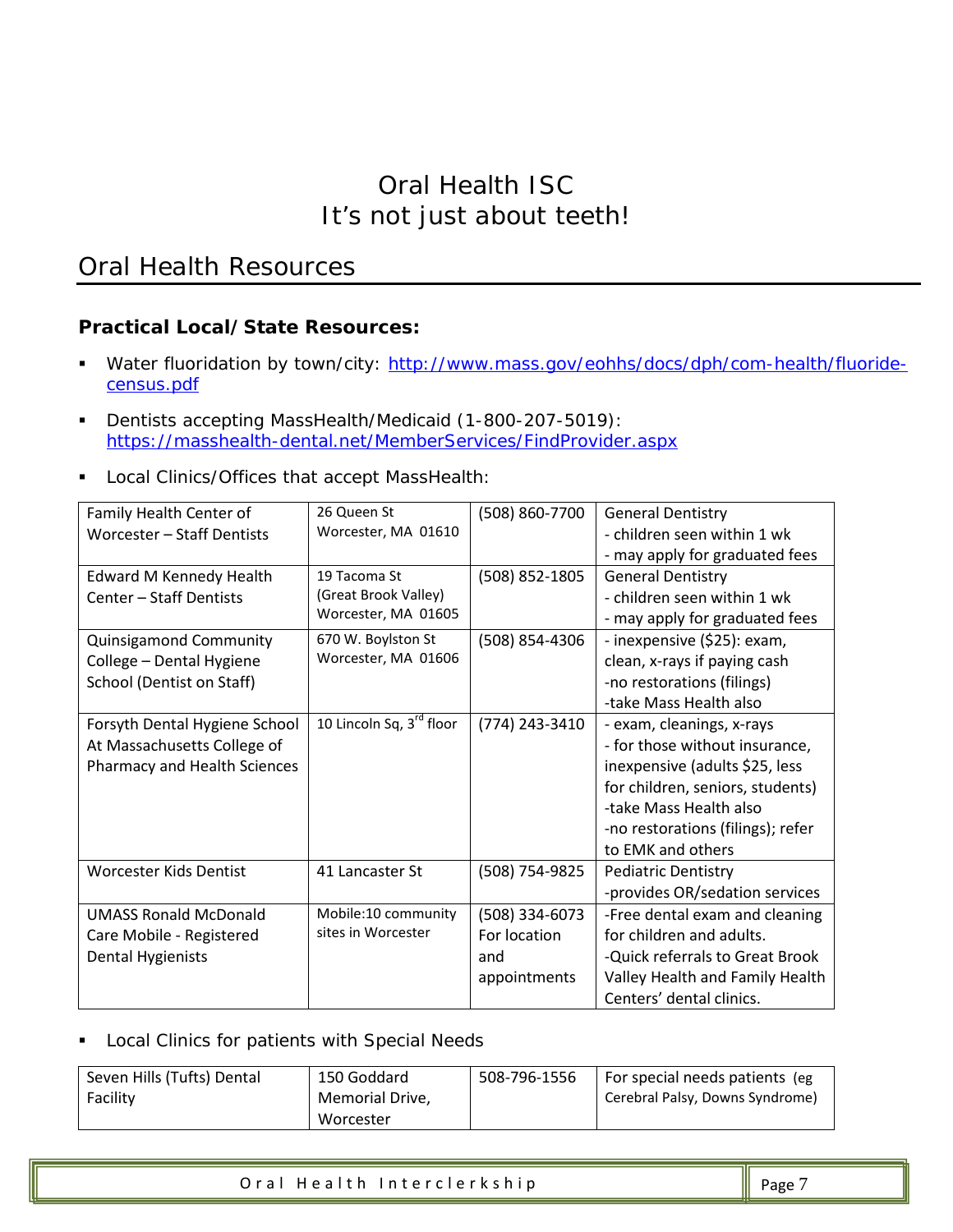#### **Advocacy:**

- Health Care for all, Oral Health Advocacy Task Force <https://www.hcfama.org/coalition/oral-health-advocacy-task-force>
- Massachusetts Department of Public Health, Office of Oral Health <http://www.mass.gov/dph/oralhealth>
- Better Oral Health for Massachusetts Coalition<http://www.massoralhealth.org/>

#### **National Professional Resources:**

- Society of Teachers in Family Medicine Smiles for Life Training Modules (includes posters, PDA downloads, and handouts) [www.smilesforlifeoralhealth.org](http://www.smilesforlifeoralhealth.org/)
- American Academy of Pediatrics Oral Health Training Module <http://www2.aap.org/ORALHEALTH/pact/pact-home.cfm>
- National Maternal and Child Oral Health Resource Center [www.mchoralhealth.org](http://www.mchoralhealth.org/)
- Children's Dental Health Project (links to many different resources) [http://www.cdhp.org](http://www.cdhp.org/)

#### **Patient Education Handouts/Resources:**

- "Teething" [http://www.healthychildren.org/English/ages-stages/baby/teething-tooth](http://www.healthychildren.org/English/ages-stages/baby/teething-tooth-care/Pages/default.aspx)[care/Pages/default.aspx](http://www.healthychildren.org/English/ages-stages/baby/teething-tooth-care/Pages/default.aspx)
- "Fluoride for Children" [http://www.healthychildren.org/English/healthy-living/oral](http://www.healthychildren.org/English/healthy-living/oral-health/Pages/FAQ-Fluoride-and-Children.aspx)[health/Pages/FAQ-Fluoride-and-Children.aspx](http://www.healthychildren.org/English/healthy-living/oral-health/Pages/FAQ-Fluoride-and-Children.aspx)
- " "Diet Tips to Prevent Dental Problems" [http://www.healthychildren.org/English/healthy](http://www.healthychildren.org/English/healthy-living/oral-health/Pages/Diet-Tips-to-Prevent-Dental-Problems.aspx)[living/oral-health/Pages/Diet-Tips-to-Prevent-Dental-Problems.aspx](http://www.healthychildren.org/English/healthy-living/oral-health/Pages/Diet-Tips-to-Prevent-Dental-Problems.aspx)
- " "Dental Emergencies" [http://www.healthychildren.org/English/health-issues/injuries](http://www.healthychildren.org/English/health-issues/injuries-emergencies/Pages/Dental-Emergencies.aspx)[emergencies/Pages/Dental-Emergencies.aspx](http://www.healthychildren.org/English/health-issues/injuries-emergencies/Pages/Dental-Emergencies.aspx)
- "How to Care for your Child's Teeth" (English) [http://familydoctor.org/familydoctor/en/kids/eating-nutrition/teeth-teething/dental-hygiene](http://familydoctor.org/familydoctor/en/kids/eating-nutrition/teeth-teething/dental-hygiene-how-to-care-for-your-childs-teeth.html)[how-to-care-for-your-childs-teeth.html](http://familydoctor.org/familydoctor/en/kids/eating-nutrition/teeth-teething/dental-hygiene-how-to-care-for-your-childs-teeth.html)
- "How to Care for your Child's Teeth" (Spanish) [http://es.familydoctor.org/familydoctor/es/kids/eating-nutrition/teeth-teething/dental](http://es.familydoctor.org/familydoctor/es/kids/eating-nutrition/teeth-teething/dental-hygiene-how-to-care-for-your-childs-teeth.html)[hygiene-how-to-care-for-your-childs-teeth.html](http://es.familydoctor.org/familydoctor/es/kids/eating-nutrition/teeth-teething/dental-hygiene-how-to-care-for-your-childs-teeth.html)
- "Dental Resources for Teenagers" <http://www.mychildrensteeth.org/education/adolescents/>
- "Mouth Protectors" [http://www.mychildrensteeth.org/assets/2/7/P\\_Sports.pdf](http://www.mychildrensteeth.org/assets/2/7/P_Sports.pdf)

Oral Health Interclerkship Page 8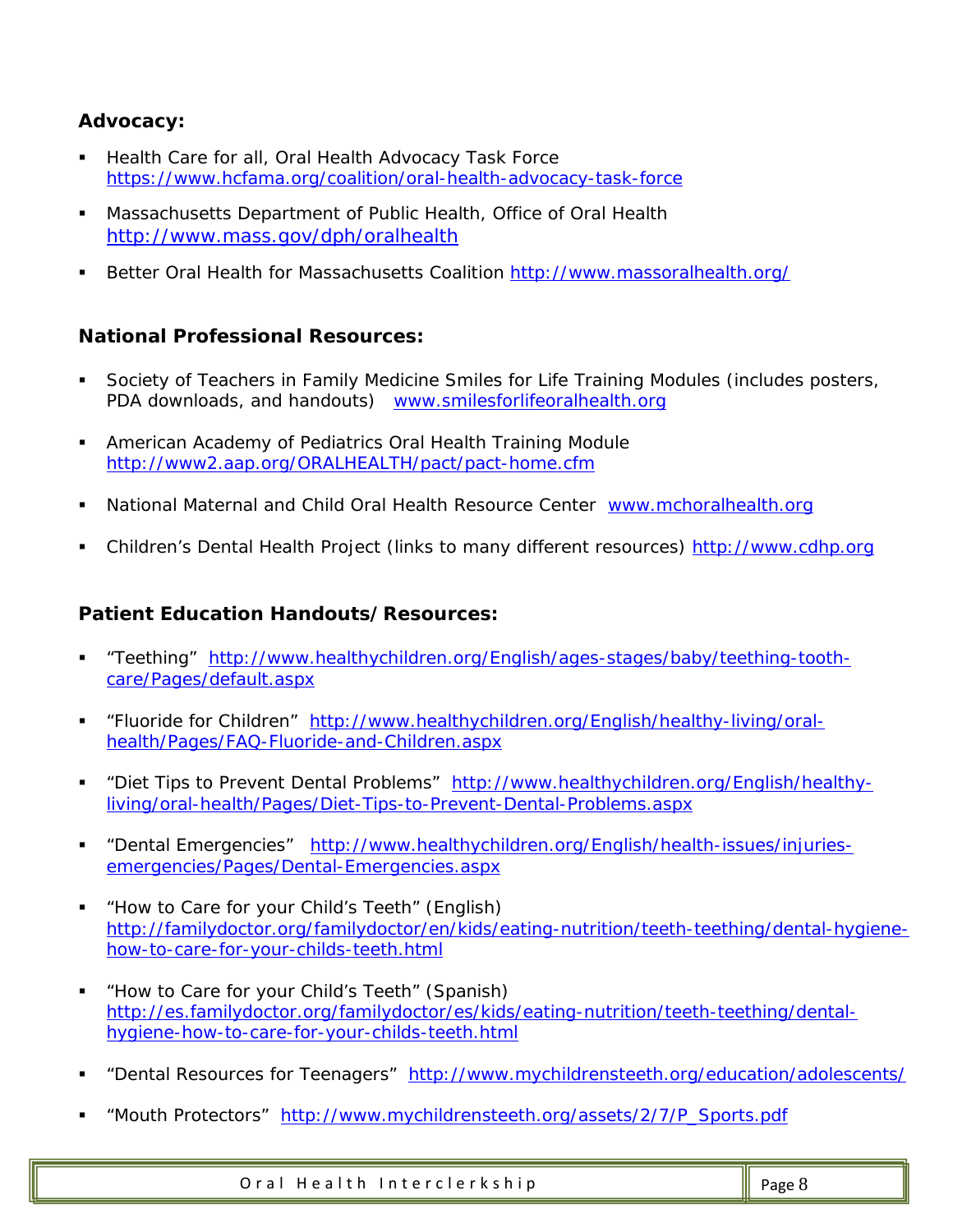#### **National Special Needs Sites:**

- National Maternal & Child Oral Health Resource Center [www.mchoralhealth.org/SpecialCare](http://www.mchoralhealth.org/SpecialCare)
- Special Care Dentistry Association [www.scdonline.org/index.cfm](http://www.scdonline.org/index.cfm)
- National Foundation of Dentistry for the Handicapped [http://www.nfdh.org](http://www.nfdh.org/)
- American Academy of Developmental Medicine and Dentistry [http://www.aadmd.org](http://www.aadmd.org/)

| Oral Health Interclerkship | $\parallel$ Page 9 |
|----------------------------|--------------------|
|----------------------------|--------------------|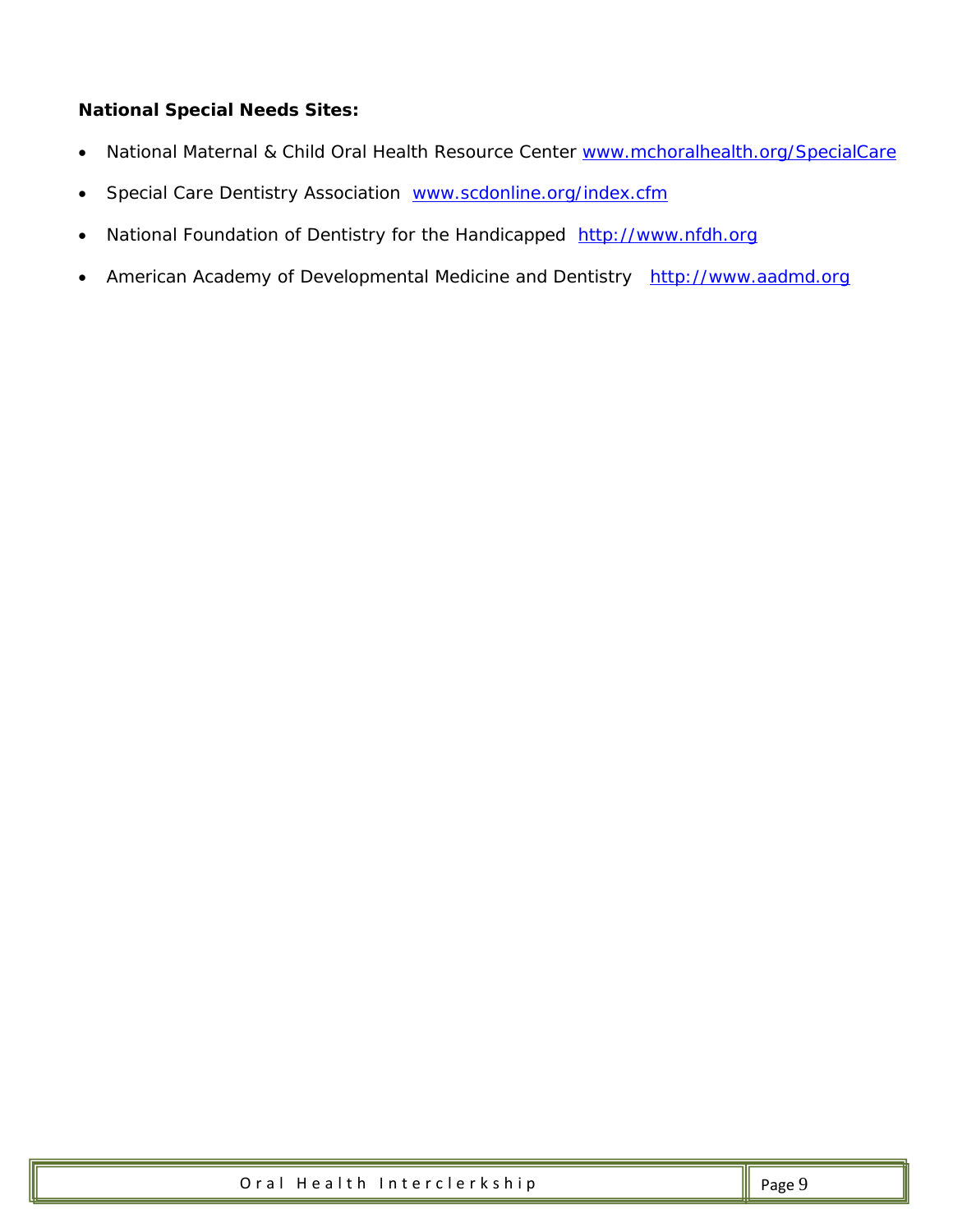## *Pediatric Oral Exam*

#### **Exam Components**

#### • **Observation**

- External structures -Teeth
- Eruption Sequence Hygiene especially gum borders, molars and behind teeth
	-
- White spots, brown spots Soft and hard Tissues
- Lateral borders and undersurface of the tongue
- Posterior pharynx

## **Knee to Knee Oral Exam**

1. Child is held facing caregiver in a straddle position



2. Child leans back onto examiner while caregiver holds child's hands



3. Provider performs exam while caregiver holds child's hands and legs



## **Documentation**

- History
	- Risk factors for caries Brushing, flossing
	- Fluoride exposure Last dental visit
- 
- Physical exam
	- Hygiene, tooth defects, caries, lesions
- Action plan
- Dental referral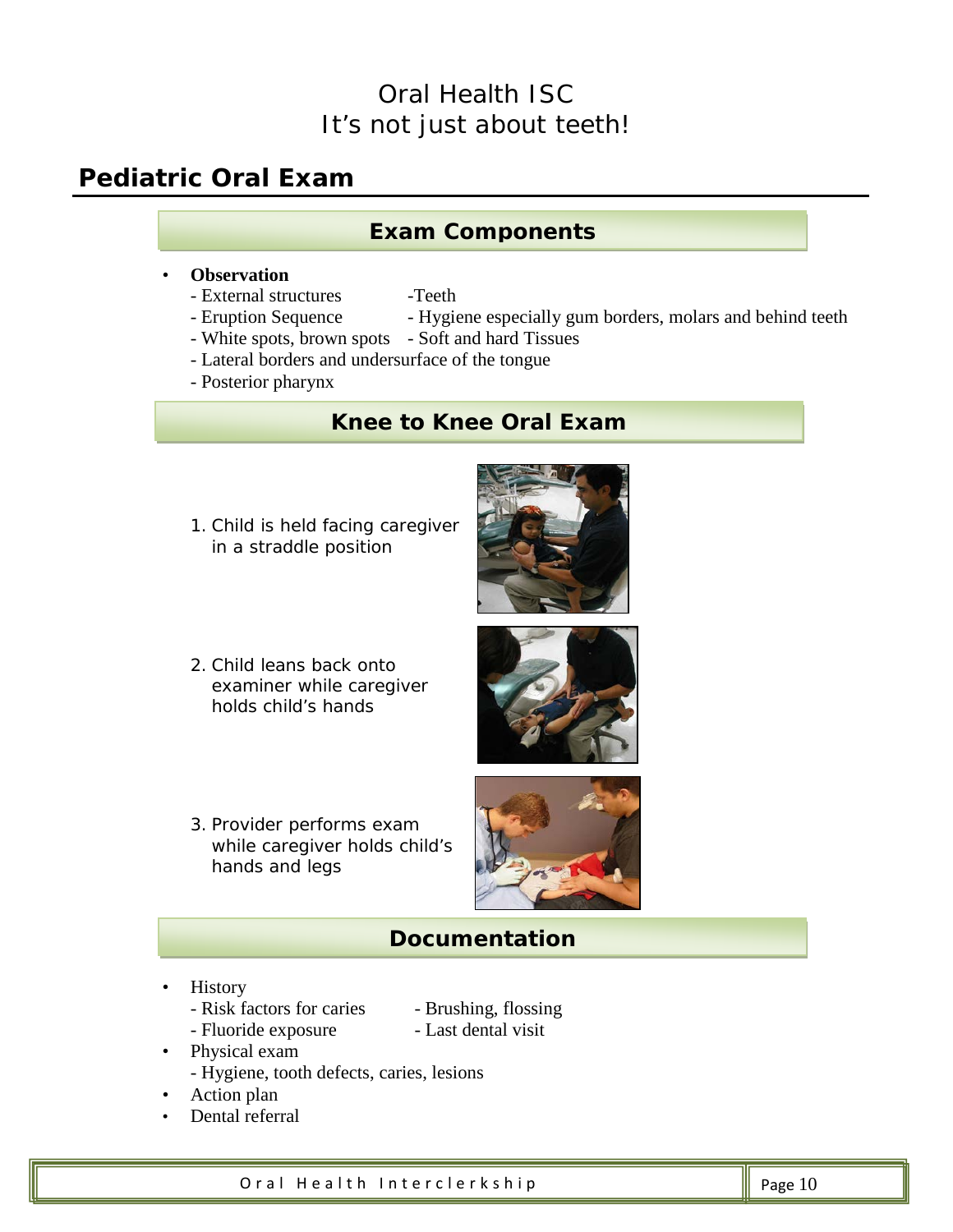#### **FLUORIDE VARNISH APPLICATION FACTS**

#### **What is fluoride varnish?**

Fluoride varnish has been used in Europe for decades and use is increasing in the U.S. Fluoride varnish lowers caries-causing oral bacterial levels and repairs and strengthens teeth. It is not a substitute for fluoridated water or toothpaste.

#### **Which children benefit most from fluoride varnish?**

Fluoride varnish provides a reduction in caries of 37-63% in children. Numbers vary depending on background, risk, exposure to other fluoride such as toothpaste and water fluoridation. The US Preventive Services Taskforce gives a level B recommendation that all children from tooth eruption to age 6 should receive fluoride varnish twice a year and up to 4 times depending on risk. Evidence shows that there is a greater reduction in caries if varnish is started at 12-15 months.

#### **How is fluoride varnish different from other professionally applied fluorides?**

Fluoride varnish offers several advantages over other professionally applied fluorides:

- 1. Varnish comes in child-friendly flavors and is easily tolerated.
- 2. It easy to use and can be applied in less than 2 minutes.
- 3. Little is swallowed.

#### **Who can apply fluoride varnish?**

Dentists and physicians can apply varnish in all states. In some states physician assistants, nurse practitioners, nurses and medical assistants can do so.

#### **What counseling should be provided to parents?**

Inform caregivers that any discoloration will be gone within 6-8 hours. The varnish can feel funny to the tongue. The child can eat soft foods and drink immediately afterwards but refrain from brushing teeth for 12 hours. Varnish is most effective if applied 2-4 times per year, but may be applied more often. Finish the appointment with anticipatory guidance and follow-up plans including dental referrals and appropriate handouts.

#### **How is fluoride varnish applied?**

Fluoride varnish is most easily applied to infants/toddlers in the "knee-to-knee" position, with the parent in one chair and the clinician in another. This allows better access and control of the head, and the parent can assist. Remove plaque and food debris from the teeth with gauze. Do not excessively dry the teeth because varnish needs saliva to set properly. Paint the varnish (from 0.25 ml packet) on all sides of the teeth as a very thin film.

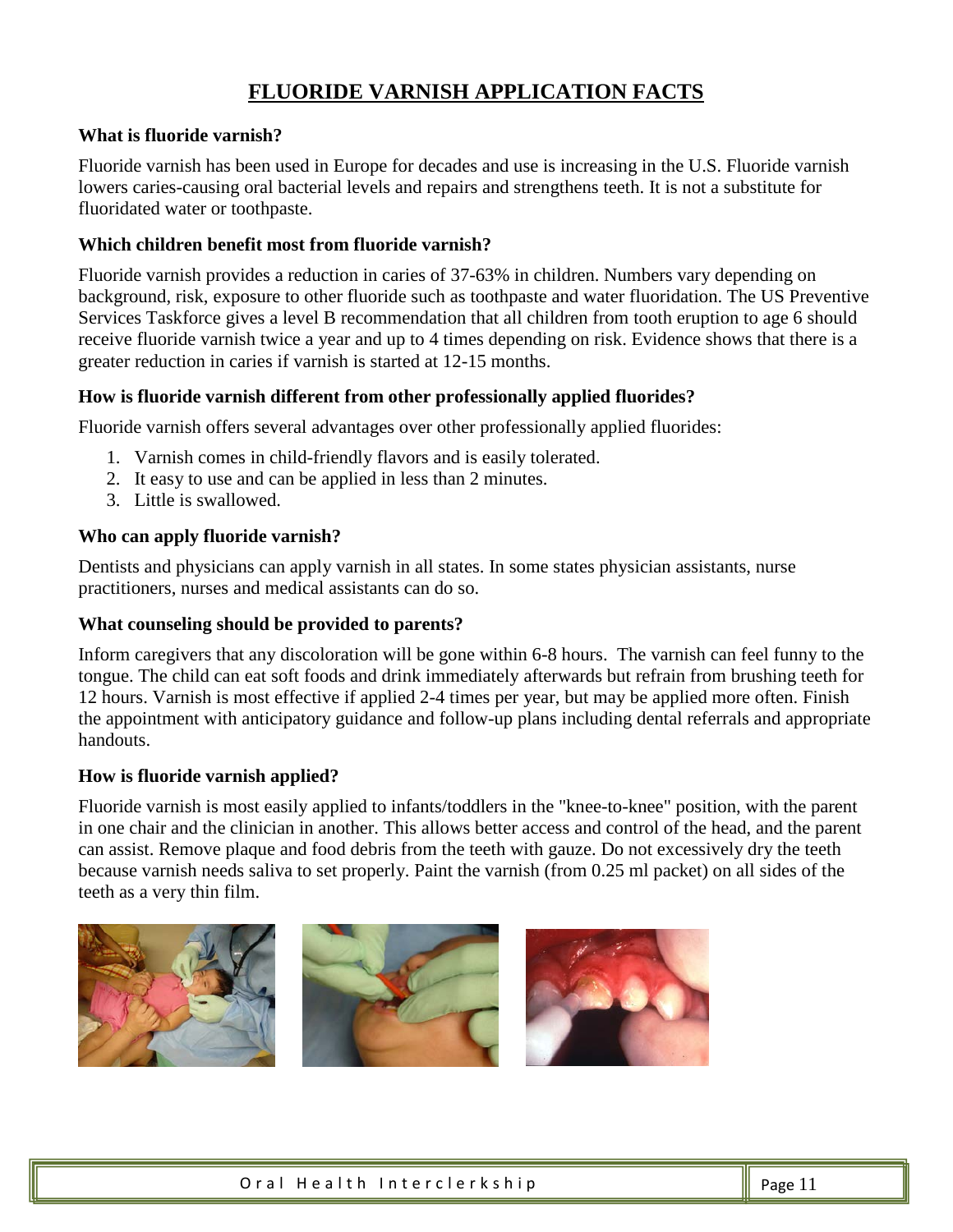## **Information for Caregivers About Fluoride Varnish**

• **Why do we recommend putting a fluoride varnish on children's teeth? Because your baby's teeth are IMPORTANT!**

Tooth decay is one of the most common diseases seen in children today. Children as young as 10 months can get cavities (holes in the teeth). Cavities in baby teeth can cause pain and may prevent children from being able to eat, speak, sleep and learn properly. Children should not normally lose all of their baby teeth until they are about 11 or 12 years old.

#### • **What is fluoride varnish?**

Fluoride varnish is a protective coating that is painted on teeth to help prevent new cavities and to help stop cavities that have already started.

#### • **Is fluoride varnish safe?**

Yes! Fluoride varnish can be used on babies from the time that they have their first tooth (around 6 months of age). Fluoride varnish has been used to prevent cavities in children in Europe for more than 25 years, and is supported by the American Dental Association.

#### • **How is it put on the teeth?**

The varnish is painted on the teeth. It is quick and easy to apply and does not have a bad taste. There is no pain, but your child may cry just because babies and children don't like having things put in their mouths by other people. Your child's teeth may be a little bit yellow after the fluoride varnish is painted on, but this color will come off over the next few days.

• **How often does the fluoride varnish need to applied?** The fluoride coating works best if painted on the teeth 2-4 times per year.

#### • **What do I do after the varnish is put on my child's teeth?**

Do not brush your child's teeth for 12 hours. It is OK to eat or drink normal food after receiving varnish. Do not give him or her sticky or hard food until tomorrow. It is okay to get another varnish treatment after 3 months (with your doctor, dentist or at school) or sooner if recommended. Today's treatment does not replace brushing your child's teeth or taking a fluoride supplement (if your doctor or dentist has prescribed it).

## **Remember, Baby Teeth are Important!**

*This handout is based on The Dorchester House Multi-Service Center "Healthy Teeth for Tots" Program which is sponsored by the Healthy Tomorrows Partnership for Children Grant (HRSA / MCHB) CFDA # 93.110*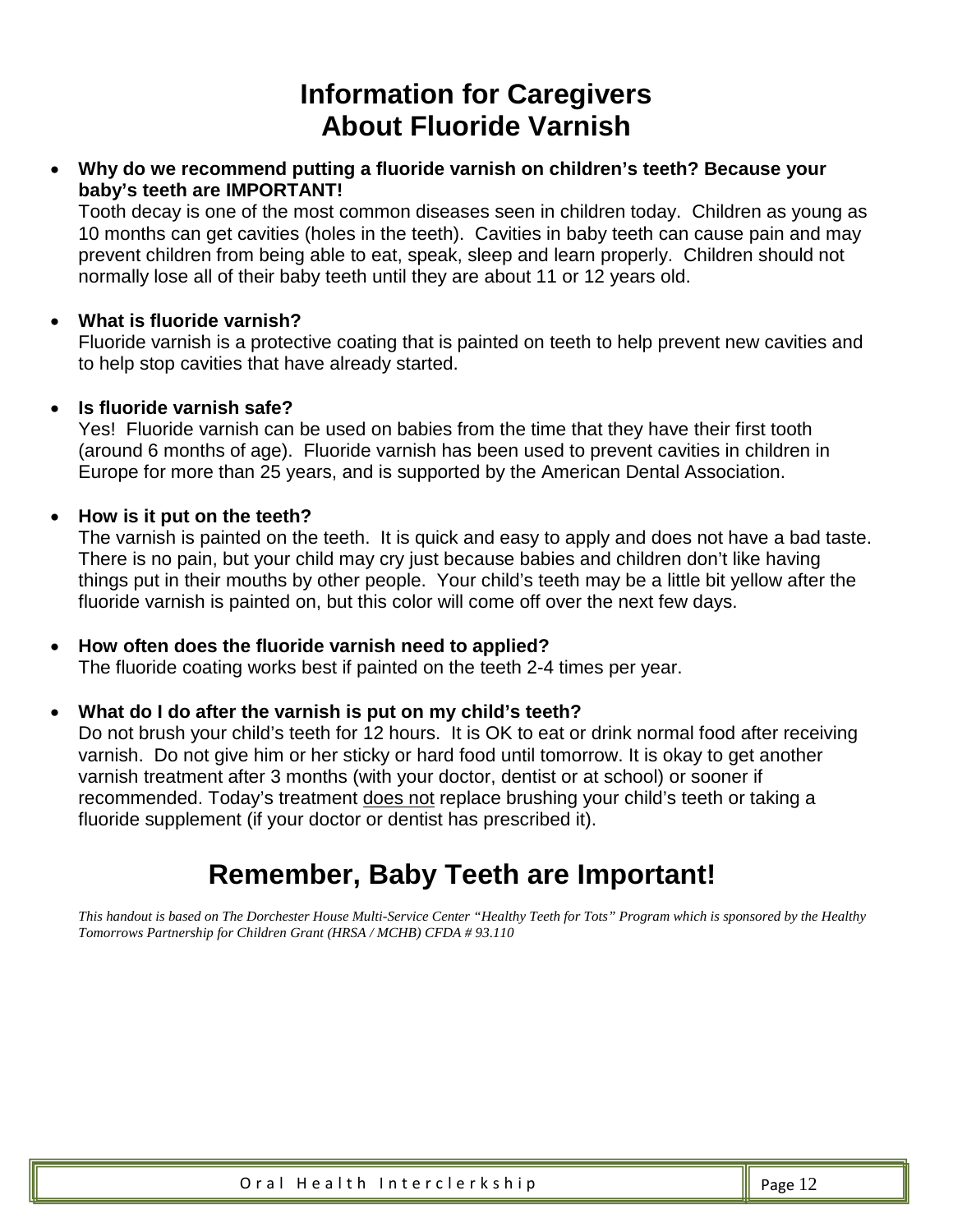

## **Dental Hygiene: How to Care for Your Child's Teeth**

**How can I best care for my child's teeth?**



Good dental hygiene habits should begin before your child's first tooth comes in. Wiping your baby's gums with a soft damp cloth after feedings helps to prevent the buildup of bacteria. When teeth appear, start using a soft children's toothbrush twice a day.

Once your child is preschool-age, start using fluoride toothpaste. Don't cover the brush with toothpaste; a smudge is just right until age 3, then a pea size amount (see picture above). Young children tend to swallow most of the toothpaste, and swallowing too much fluoride toothpaste can cause permanent stains on their teeth.

#### **What about using fluoride tablets?**

Fluoride helps make teeth strong by hardening the tooth enamel. Many cities are required to add fluoride to tap water. If you live in an area where the tap water doesn't contain fluoride, your doctor may prescribe daily fluoride tablets when your child is about 6 months old. Fluoride is an important part of your child's dental health, but don't give him or her more than the directions call for. If you miss a dose, don't give your child extra fluoride to make up. Just as with swallowed toothpaste, too much oral fluoride can cause stains on your child's teeth.

#### **What are cavities?**

Cavities are holes that are formed when bacteria (germs) in your mouth use the sugar in food to make acid. This acid eats away at the teeth. Cavities are common in children. Good tooth care can keep cavities from happening in your child

#### **Is my child at risk for cavities?**

Your child might be at risk for cavities if he or she eats a lot of sugary foods (such as raisins, cookies and candy) and drinks a lot of sweet liquids (such as fruit juice and punch, soda and sweetened drinks). Your child also might be at risk if he or she has any of the following risk factors:

- Was born early (prematurely) or weighed very little at birth (low birth weight)
- Has ongoing special health care needs
- Has white spots or brown areas on any teeth
- Does not go to the dentist very often

#### **How can I help stop cavities?**

Everyone in your family should take good care of their teeth. Family members with lots of cavities can pass the cavity-causing bacteria to babies and children.

Teeth should be brushed at least twice a day and adults should floss once a day. Everyone should see the dentist twice a year. Have your doctor or dentist show you the right way to brush your child's teeth.

Oral Health Interclerkship Page 13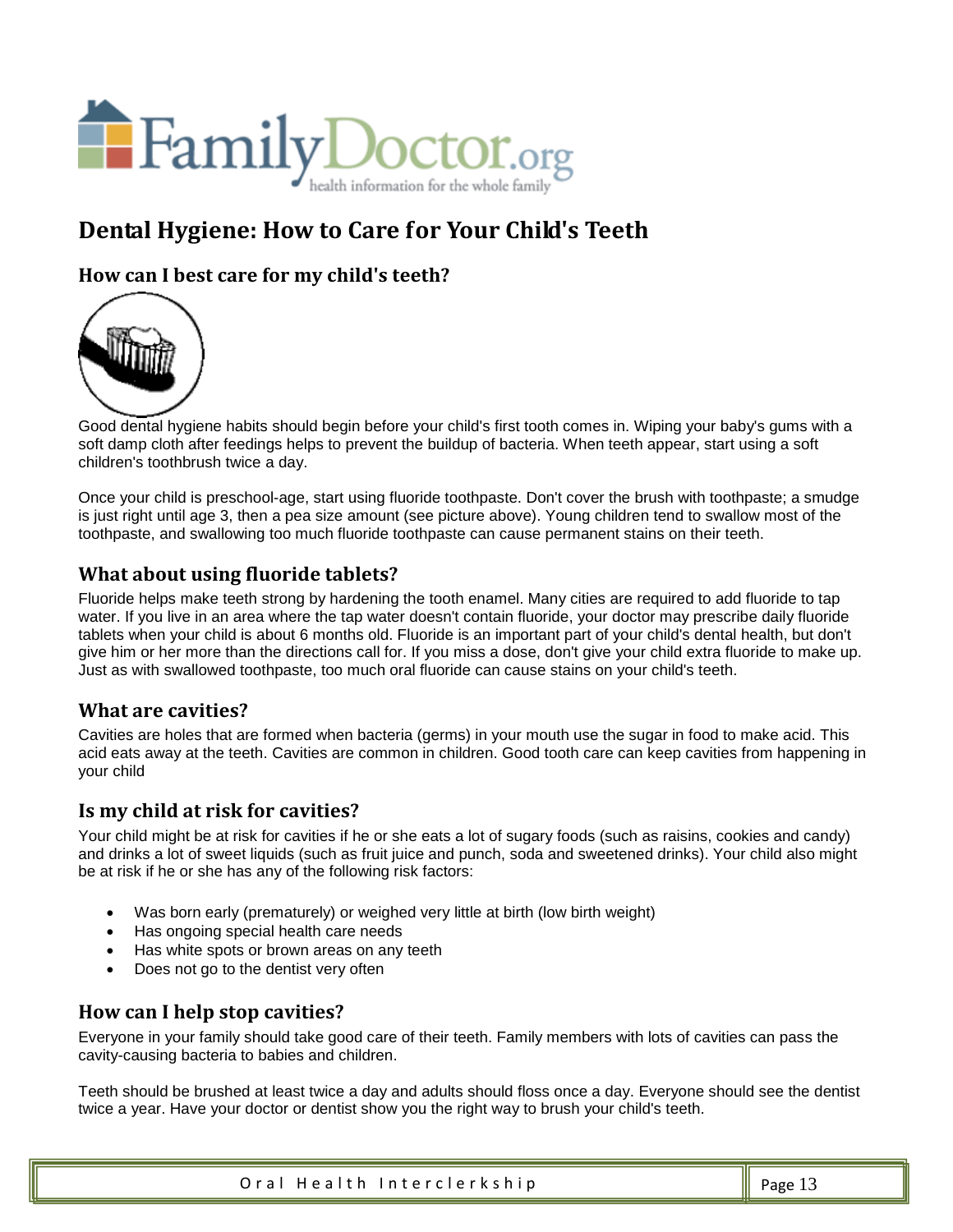#### **Does diet affect my child's teeth?**

Yes. Avoiding sweets, sticky foods and between-meal snacks is good advice. To avoid cavities, limit sweet snacks and drinks between meals. Have meals and snacks at regular times. Teeth-friendly snacks include fresh fruits and vegetables, and cheese and crackers.

Baby bottles can create additional problems with your child's dental health. When liquid from a bottle--like milk and juice--stays in contact with the teeth for a long time, the sugars cause tooth decay. This can create a condition called bottle mouth. Your baby's teeth can develop cavities and become pitted or discolored. Never put a baby to bed with a bottle. Don't let your child walk around during the day with a bottle, and teach your child to use a drinking cup around his or her first birthday.

#### **Is thumb-sucking bad for my child?**

It's normal for children to suck their thumbs, their fingers or a pacifier. Most children give up this habit on their own by age 4, with no harm done to their teeth. If your child still has a sucking habit after age 4, tell your dentist. Your dentist can watch carefully for any problems as the teeth develop. In most children there is no reason to worry about a sucking habit until around age 6, when the permanent front teeth come in.

#### **When should I start taking my child to the dentist?**

The American Dental Association recommends that parents take their child to a dentist around his or her first birthday. This gives the dentist a chance to look for early problems with your child's teeth. Pediatric dentists specialize in treating children's dental health. You and your child's dentist should review important information about diet, bottles, tooth brushing and fluoride use. Visiting the dentist from a young age will help your child become comfortable with his or her dentist. It also establishes the good habit of regular dental check-ups.

#### **Source**

[Written by familydoctor.org editorial staff.](http://familydoctor.org/webteam)

American Academy of Family Physicians

Reviewed/Updated: 12/09 Created: 09/00